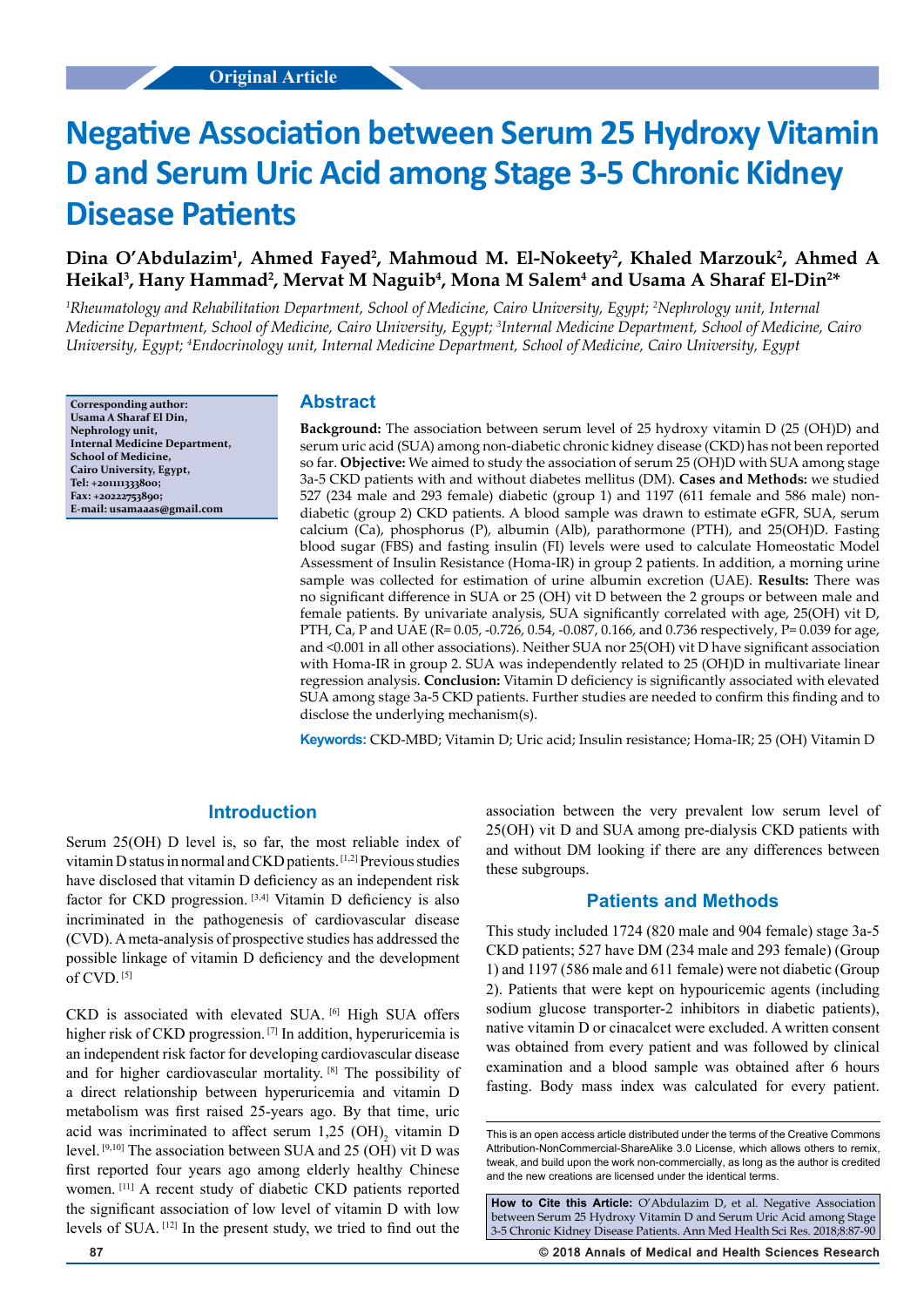Blood samples were used for estimation of blood urea nitrogen (BUN), eGFR, serum level of Ca, P, PTH, 25(OH)D, and SUA. eGFR was measured using MDRD equation. [13] Intact PTH level was determined by enzyme-amplified sensitivity immunoassay (Roche Diagnostics, IN, USA). Serum 25 (OH) vit D was assessed Using HPLC. [14] FBS and FI levels were estimated in patients of group 2 and were used to calculate Homa-IR. A morning urine sample was collected to estimate urine albumin/ creatinine ratio.

Data analysis was done using microsoft computer statistics package. Different parameters were summarized as mean ± standard deviation. Comparison between the 2 subgroups was evaluated using Student's t-test. Correlation coefficient between different parameters was performed. Multivariate linear regression analysis was used to determine the best predictors of serum uric acid within the 2 subgroups.

## **Results**

Results are summarized in Tables 1 to 4 and Figures 1 and 2. Most of the patients in the 2 groups were in stage 4 with about 17% in stage 3 and around 5% in stage 5 [Table 1]. Apart from slight difference in eGFR, there was no significant difference in any of the measured parameters between the 2 groups [Table 2]. SUA had significant negative correlation with serum 25 (OH) vit D in either of the 2 groups [Figures 1 and 2]. In addition, SUA showed significant positive correlation with age, serum PTH and UAE and negative correlation with Ca [Table 3]. By multivariate linear regression and relative weights analyses, the best determinant of SUA is the seum 25 (OH) vit D in both groups [Table 4].

Homa IR showed significant positive association with P (r= 0.29, p $\leq$ 0.001) and negative association with Ca (r=-0.16, P<0.001) but failed to have any significant association with SUA, 25 (OH) vit D, or PTH [Table 5].

| Table 1: CKD stages in the 2 groups. |               |                |  |  |
|--------------------------------------|---------------|----------------|--|--|
| <b>CKD stage</b>                     | Group 1 (527) | Group 2 (1197) |  |  |
| Stage 3                              | 81            | 224            |  |  |
| 3a                                   | 5             | 18             |  |  |
| 3 <sub>b</sub>                       | 76            | 206            |  |  |
| Stage 4                              | 416           | 924            |  |  |
| Stage 5                              | 30            | 49             |  |  |



**Figure 1:** Correlation between 25 (OH) vitamin D and serum uric acid in group 1.



**Figure 2:** Correlation between 25 (OH) vitamin D and serum uric acid in group 2.

| Table 2: Comparison between the 2 groups. |                |                             |                  |                             |      |
|-------------------------------------------|----------------|-----------------------------|------------------|-----------------------------|------|
| <b>Item</b>                               | Group 1 (527)  |                             | Group 2 (1197)   | P<br>value                  |      |
|                                           | Range          | Mean<br>±S.D.               | Range            | Mean<br>±S.D.               |      |
| Age (years)                               | 19 - 66        | $33.6 \pm 10.6$             | $18 - 66$        | $32.4+$<br>10.18            | N.S. |
| BMI $(Kg/m2)$                             |                | $17.5 - 30$ $23.5 \pm 2.76$ |                  | $17.5 - 30$ $23.5 \pm 2.72$ | N.S. |
| BUN (mg/dL)                               | $12 - 42$      | $22.8 \pm 4.78$             | $10 - 42$        | $22.8 \pm 4.58$             | N.S. |
| S.creat (mg/dL)                           |                | $1.9 - 4.3$ $3.1 \pm 0.57$  | $1.9 - 4.3$      | $2.9 \pm 0.57$              | N.S. |
| S.Albumin (gm/<br>dL)                     | $3 - 3.8$      | $3.5 \pm 0.13$              | $3 - 3.8$        | $3.5 \pm 0.13$              | N.S. |
| eGFR (ml/<br>$min/1.73 m2$ )              | $11.4 -$<br>48 | $33.7 \pm 6.3$              | $12 - 49.3$      | $23 \pm 6.7$                | 0.03 |
| S. Calcium (mg/<br>dL)                    | $7.5 - 8.8$    | $8 \pm 0.28$                | $7.5 - 8.8$      | $8 \pm 0.28$                | N.S. |
| S.P. (mg/dL)                              | $3.4 - 5.5$    | $4.3 \pm 0.65$              | $3.4 - 5.5$      | $4.3 \pm 0.64$              | N.S. |
| S. PTH (pg/mL)                            | $44 -$<br>98.3 | 76 ± 13.97                  | $44.3 -$<br>98.5 | $77 + 14.1$                 | N.S. |
| S. 25 (OH)D (ng/<br>ml)                   | $8 - 32$       | $17 \pm 5.6$                | $8 - 32$         | $16.8 \pm 5.9$              | N.S. |
| SUA (mg/dL)                               | $3.7 - 7.9$    | $4.9 \pm 1.06$              | $3.7 - 7.9$      | $4.9 \pm 1.1$               | N.S. |
| Urine ACR (mg/<br>gm)                     | $6.7 - 75$     | $23 \pm 19.78$              | $6.8 - 70.8$     | $22.4 \pm$<br>20.43         | N.S. |
|                                           |                |                             |                  | $\sim$ $\sim$               |      |

BMI= Body Mass Index; BUN= Blood Urea Nitrogen; S.Creat.= Serum Creatinine; Egfr= Estimated Glomerular Filtration Rate; PTH= Parathyroid Hormone; S.25 (OH)Vit D= Serum 25 Hydroxy Vitamin D; SUA=Serum Uric Acid; ACR=Albumin/Creatinine Ratio

| Table 3: Univariate determinants of serum uric acid.                                                                    |           |            |  |
|-------------------------------------------------------------------------------------------------------------------------|-----------|------------|--|
| Parameters                                                                                                              | Uric acid |            |  |
|                                                                                                                         | r         | P-value    |  |
| Age (years)                                                                                                             | 0.050     | $0.039*$   |  |
| BMI $(Kg/m2)$                                                                                                           | 0.005     | 0.845      |  |
| BUN (mg/dL)                                                                                                             | 0.031     | 0.198      |  |
| Creatinine (mg/dL)                                                                                                      | $-0.016$  | 0.500      |  |
| Albumin (g/dL)                                                                                                          | $-0.033$  | 0.170      |  |
| e-GFR (ml/min/1.73 m <sup>2</sup> )                                                                                     | 0.003     | 0.891      |  |
| Serum calcium (mg/dL)                                                                                                   | $-0.087$  | $< 0.001*$ |  |
| Serum phosphorus (mg/dL)                                                                                                | 0.166     | $< 0.001*$ |  |
| Serum parathyroid hormone (pg/ml)                                                                                       | 0.540     | $< 0.001*$ |  |
| Serum 25 hydroxy vitamin D (ng/ml)                                                                                      | $-0.726$  | $< 0.001*$ |  |
| Urine albumin/creatinine (mg/gm)                                                                                        | 0.736     | $< 0.001*$ |  |
| r=Correlation Coefficient; BMI= Body Mass Index; BUN=Blood Urea<br>Nitrogen: E-GFR=Estimated Glomerular Filtration Rate |           |            |  |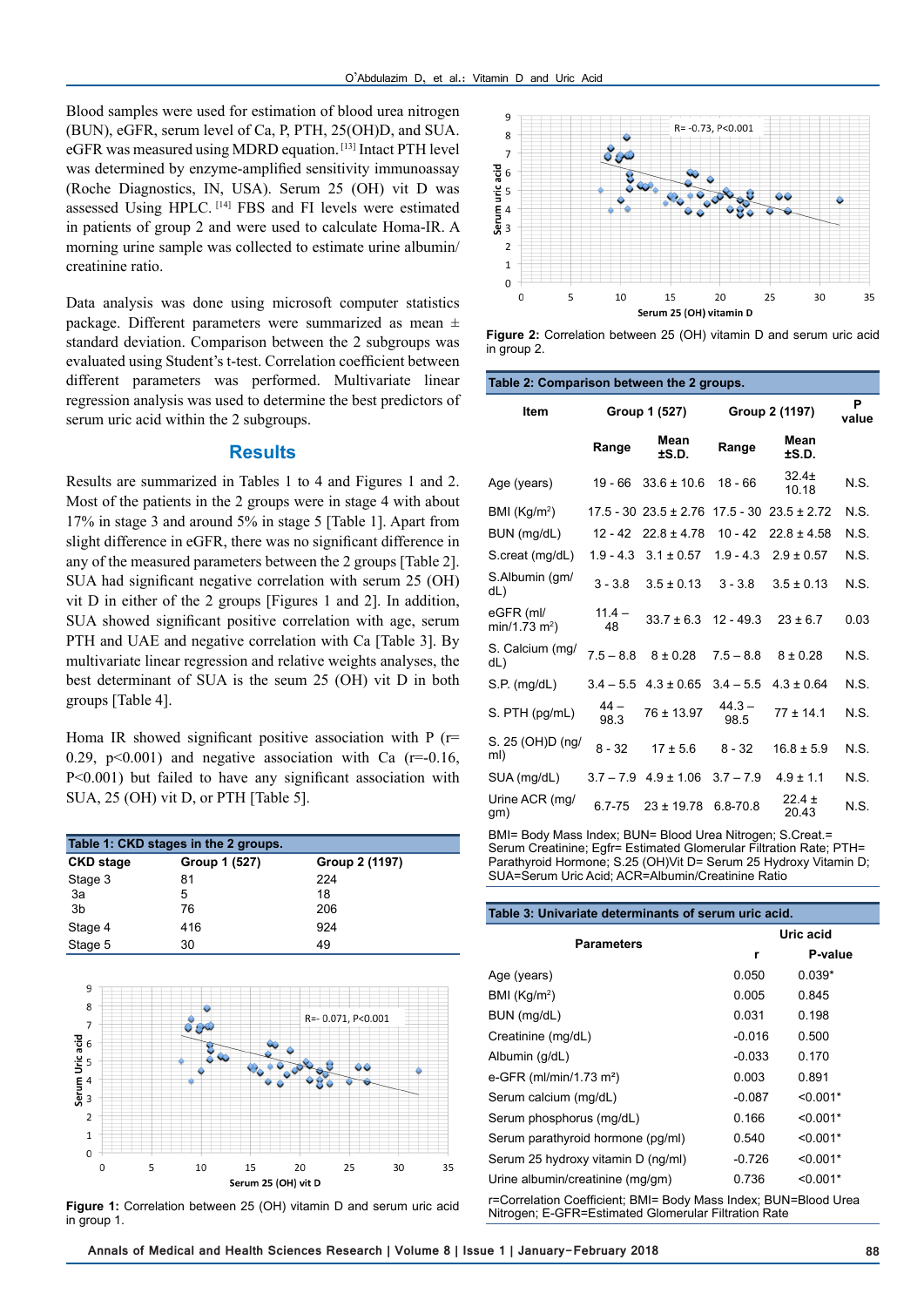| Table 4: Multivariate predictors of uric acid. |          |                   |                   |                          |          |
|------------------------------------------------|----------|-------------------|-------------------|--------------------------|----------|
| <b>Variables</b>                               | ß        | P-value           | 95% CI of $\beta$ |                          |          |
| Age (years)                                    | 0.003    | 0.085             | 0.000             | $\overline{a}$           | 0.006    |
| Serum calcium (mg/dL)                          | 0.503    | $< 0.001*$        | 0.470             | $\overline{\phantom{a}}$ | 0.536    |
| Serum phosphorus (mg/dL)                       | $-0.184$ | $< 0.001*$        | $-0.236$          | $\overline{\phantom{a}}$ | $-0.132$ |
| Serum parathyroid hormone<br>(pq/ml)           | 0 011    | $< 0.001*$        | 0.008             | $\overline{a}$           | 0.014    |
| Serum 25 hydroxy vitamin D<br>(ng/ml)          | $-1654$  | $< 0.001$ * -1858 |                   | $\overline{\phantom{a}}$ | -1 451   |
| Urine albumin/creatinine (mg/<br>gm)           | 0 041    | $< 0.001*$        | 0.038             | $\overline{\phantom{0}}$ | 0.043    |

Β=Beta Coefficient (Refer To: How many standard deviations a dependent variable will change, per standard deviation increase in the predictor variable.) , CI=Confidence Interval

| Table 5: Univariate determinants of Homa-IR in group 2.            |         |            |  |
|--------------------------------------------------------------------|---------|------------|--|
| <b>Parameters</b>                                                  | Homa-IR |            |  |
|                                                                    | r       | P value    |  |
| e-GFR (ml/min/1.73 m <sup>2</sup> )                                | 0.038   | ΝS         |  |
| Serum calcium (mg/dL)                                              | $-0.18$ | $< 0.001*$ |  |
| Serum phosphorus (mg/dL)                                           | 0.29    | $< 0.001*$ |  |
| Serum parathyroid hormone (pg/ml)                                  | $-0.07$ | ΝS         |  |
| Serum 25 hydroxy vitamin D (ng/ml)                                 | 0.03    | ΝS         |  |
| Urine albumin/creatinine (mg/gm)                                   | 0.736   | NS.        |  |
| S. uric acid (mg/dL)                                               | $-0.04$ | ΝS         |  |
| correlation coefficient: o ED-octimated alomarular filtration rate |         |            |  |

correlation coefficient; e FR=estimated glomerular filtration rate

#### **Discussion**

Thanks to the frequent reports of significant associations of DM among CKD patients and either vitamin D status or SUA, we planned to categorize the patients into diabetic and non-diabetic groups. However, our study failed to find any difference of statistical significance in either of these 2 parameters between the 2 groups. In addition, the association between vit D deficiency or insufficiency and increased insulin resistance (IR) among CKD patients was suggested in many recent articles. [15-18] Similar association was encountered between SUA and IR in these patients. [19] We limited our study of IR to the nondiabetic CKD patients. Many of the oral hypoglycemic agents and insulin could independently affect IR. [20-22] and thus would corrupt any possible association between different studied parameters and IR. The only parameters that showed significant association with IR were Ca and P. Both 25(OH) vit D and SUA did not have significant association with IR. Most patients with type 2 DM have low 25(OH)D levels.  $[23]$  In addition, 25(OH) D levels were negatively and independently associated with HbA1c levels among stage 1-5 CKD patients. [24]

However, the only clinical trial that looked for impact of serum 25(OH) vit D on IR failed to demonstrate a significant association. [25] In addition, genetic epidemiologic studies have failed to prove an association between UA and type 2 DM. [26,27] These results support our present findings. In addition to the present study, the significant association between SUA and PTH or P was previously reported in CKD children. [28] The underlying mechanism of this significant association is still unclear and demands prospective studies.

Being the substrate of 1,25 (OH)2 vitamin D, the significant negative association of 25 (OH) vit D and PTH is likely due to the negative feedback loop between PTH and 1,25 (OH)2 vitamin D. On the other hand, the significant negative association between 25 (OH) vit D and SUA is more difficult to explain. The liver is the major if not the sole source of 25 (OH) vit D productions from vitamin  $D$ . <sup>[29]</sup> UA is an important factor underlying non-alcoholic fatty liver disease (NAFLD) in patients with or without CKD. [30,31] Many recent studies have reported the significant association of NAFLD and low 25 (OH) vit D. [32-35]

## **Conclusion**

Taken together, these studies raise strongly the possibility of inhibition of hepatic 25 hydroxylation of vitamin D by the high SUA in patients with or without CKD. Another possibility might be through the recently discovered down regulation of the urate exporter, ATP-binding cassette transporter G2 (ABCG2), by PTH. [36] ABCG2 is responsible for intestinal excretion of UA. [37] PTH induced down regulation of ABCG2 might thus cause retention of UA. In other words, low 25 (OH) vit D stimulates PTH secretion that in turn causes UA retension. In the current study, the relative weight of 25 (OH) vit D in association with PTH versus UA criticizes this possibility. Finally, prospective studies are still needed to evaluate the role of UA in the pathophysiology of the mineral disorders, including the observed low 25 (OH) vit D among CKD patients.

#### **Ethical Committee Approval**

The local ethical committee of the Internal Medicine department, School of Medicine, Cairo University, approved this work

## **Human and Animal Rights**

All procedures performed in this study involving human participants were in accordance with the ethical standards of the institutional and/or national research committee and with the 1964 Helsinki declaration and its later amendments or comparable ethical standards.

## **Informed Consent**

Informed consent was obtained from all individual participants included in the study.

## **Acknowledgments**

Professor Usama, Professor Mona Mansour, and Dr Ahmed Fyed suggested the hypothesis and objectives of this study, Dr. Dina collected the necessary literature, Dr Mahmoud El Nokeety, Dr Khaled Marzouk, and Dr Ahmed Heikal collected the study subjects, Dr Ahmed Fyed and Dr Hany Hammad collectd the samples and made the statistics, Dr Mervat calculated the Homa-IR, prof Usama wrote the manuscript, Dr Dina made the final revision.

#### **Conflict of Interest**

All authors disclose that there was no conflict of interest.

#### **References**

1. Thacher TD, Clarke BL. Vitamin D insufficiency. Mayo Clin Proc 2011;86:50-60.